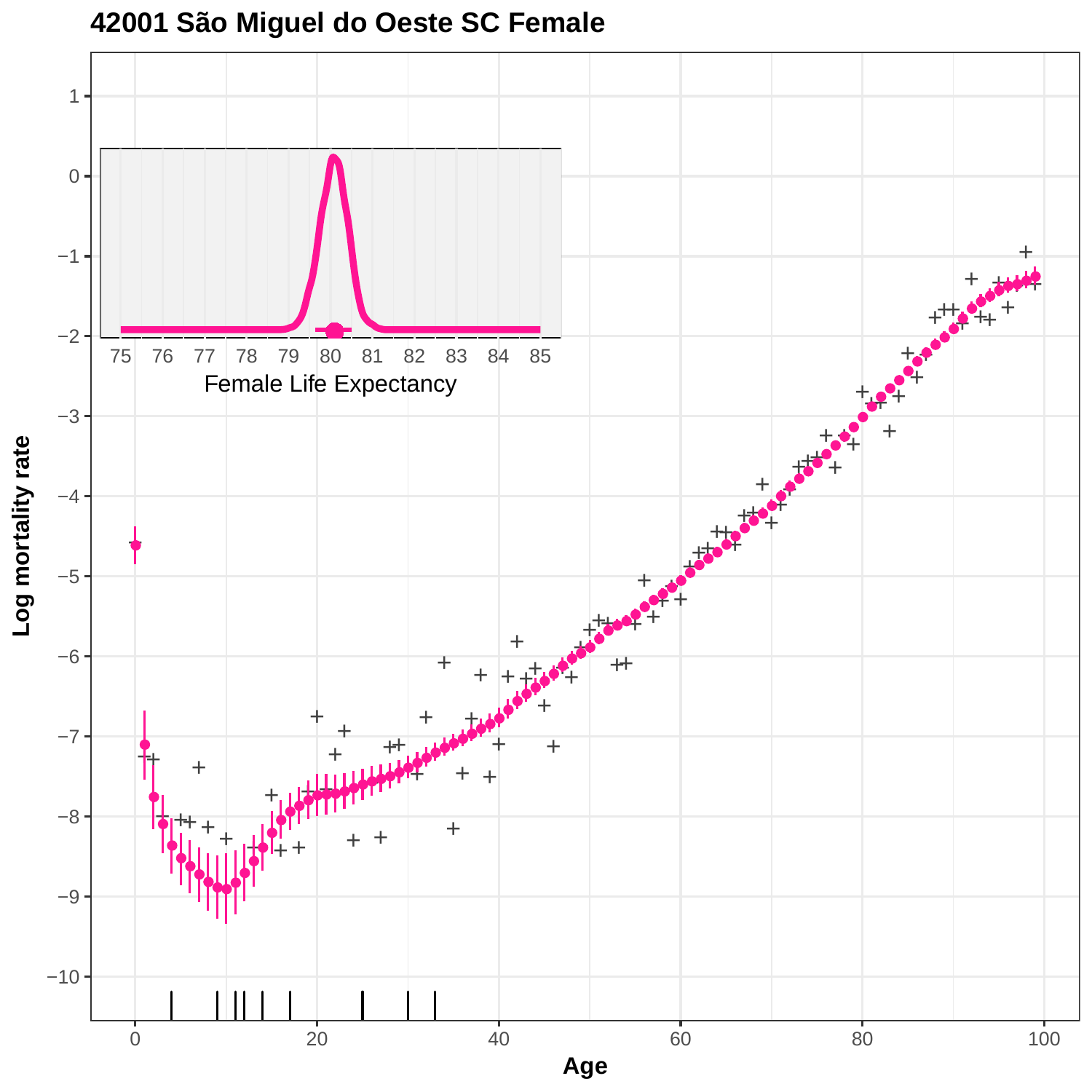**42002 Chapecó SC Female**

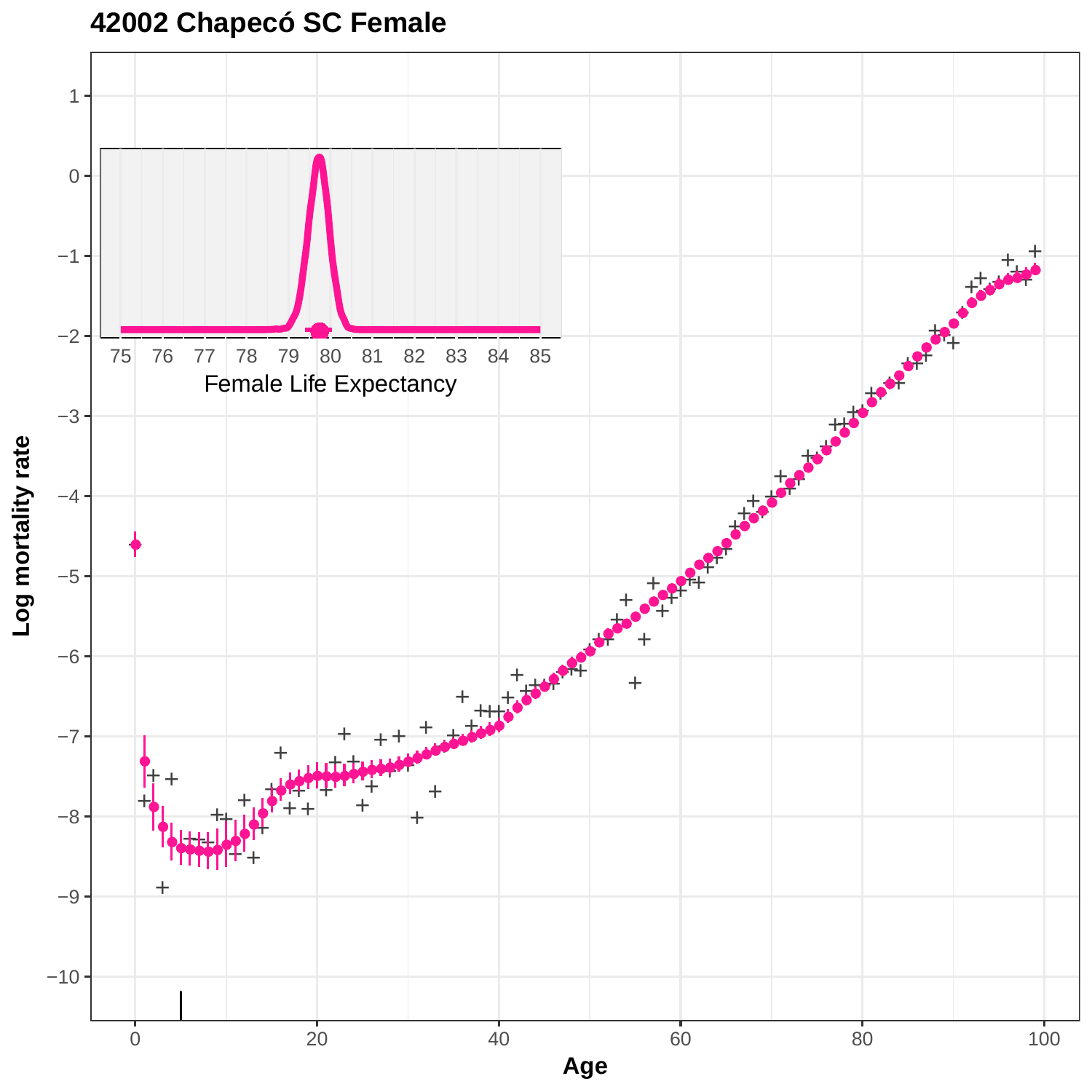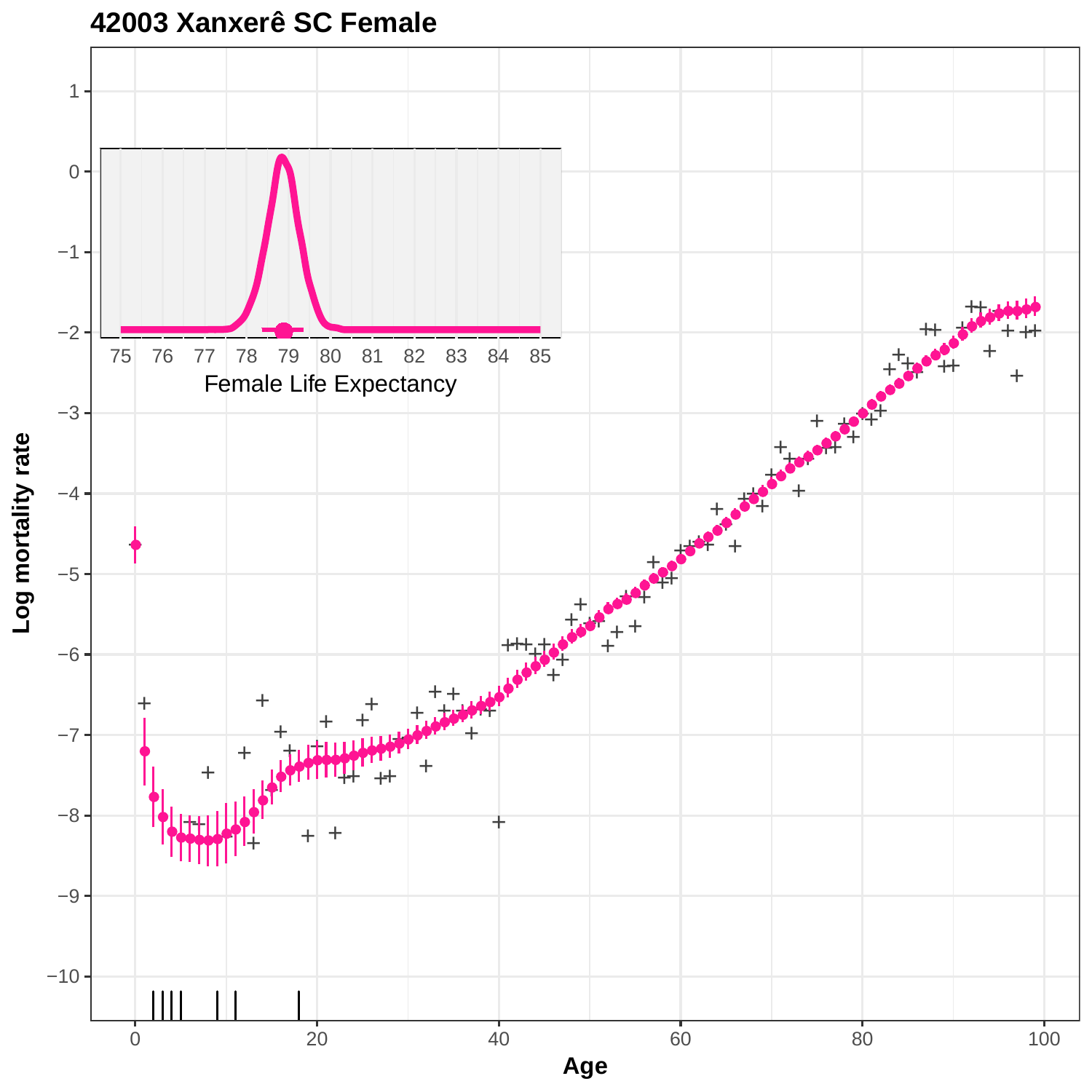**42004 Joaçaba SC Female**

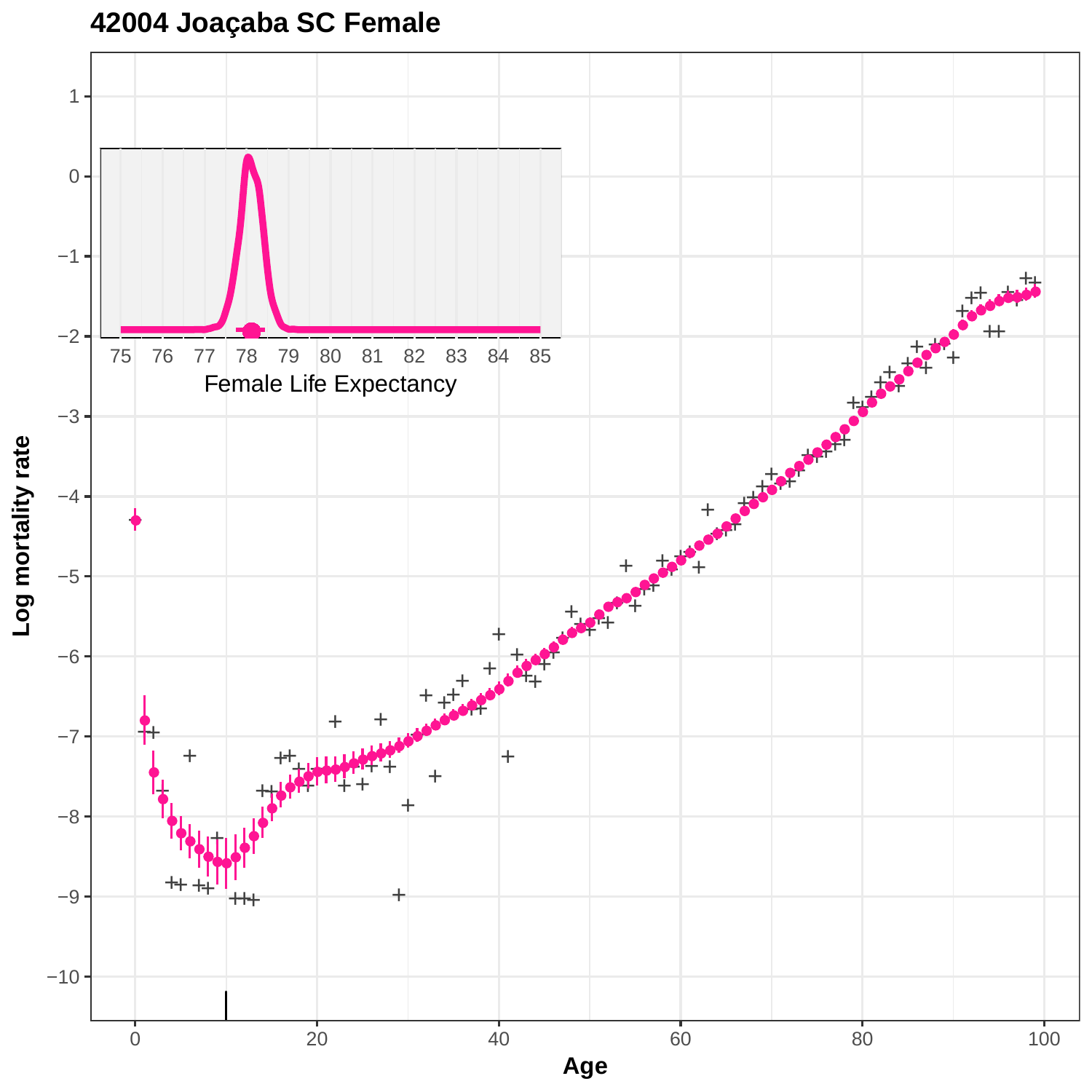

**42005 Concórdia SC Female**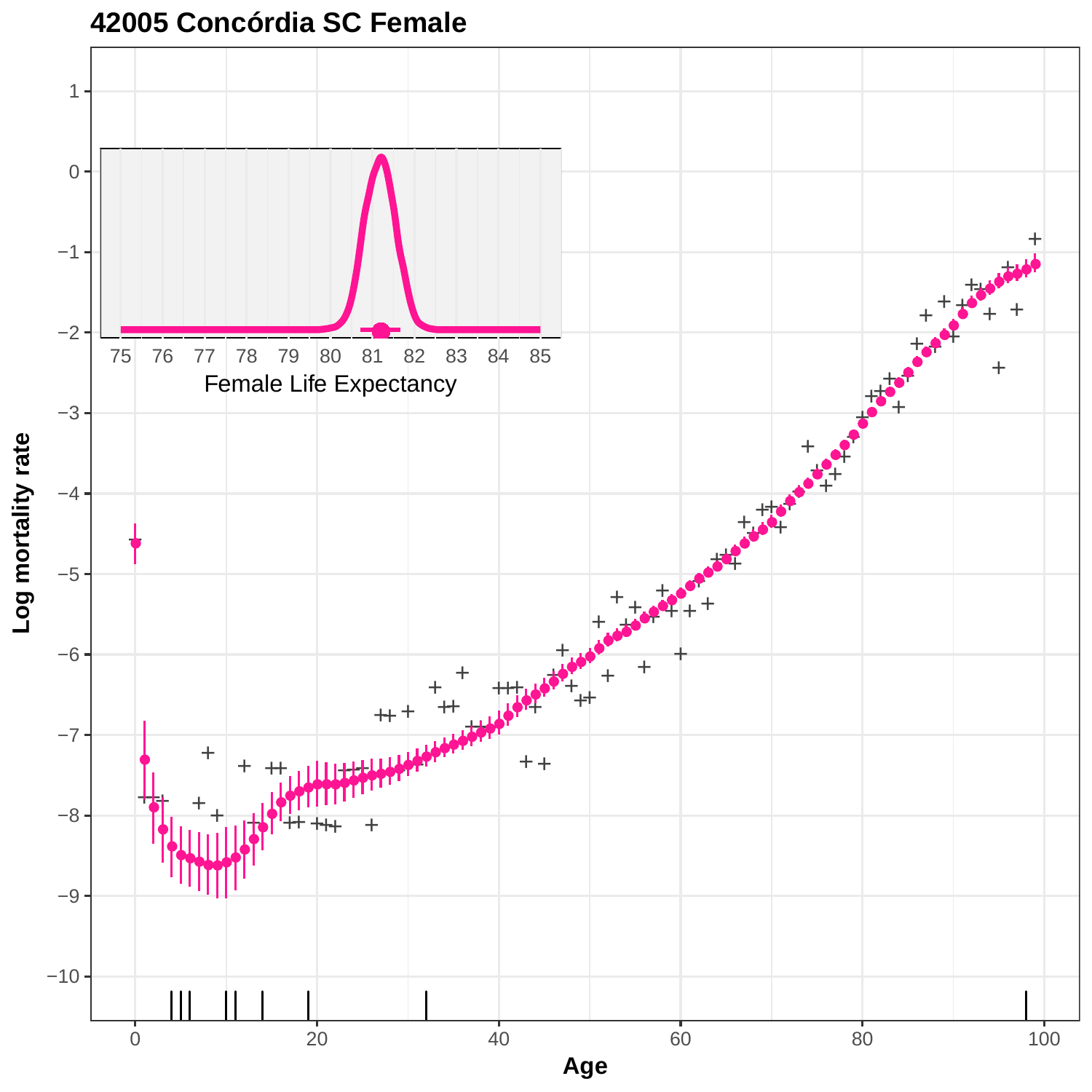

**42006 Canoinhas SC Female**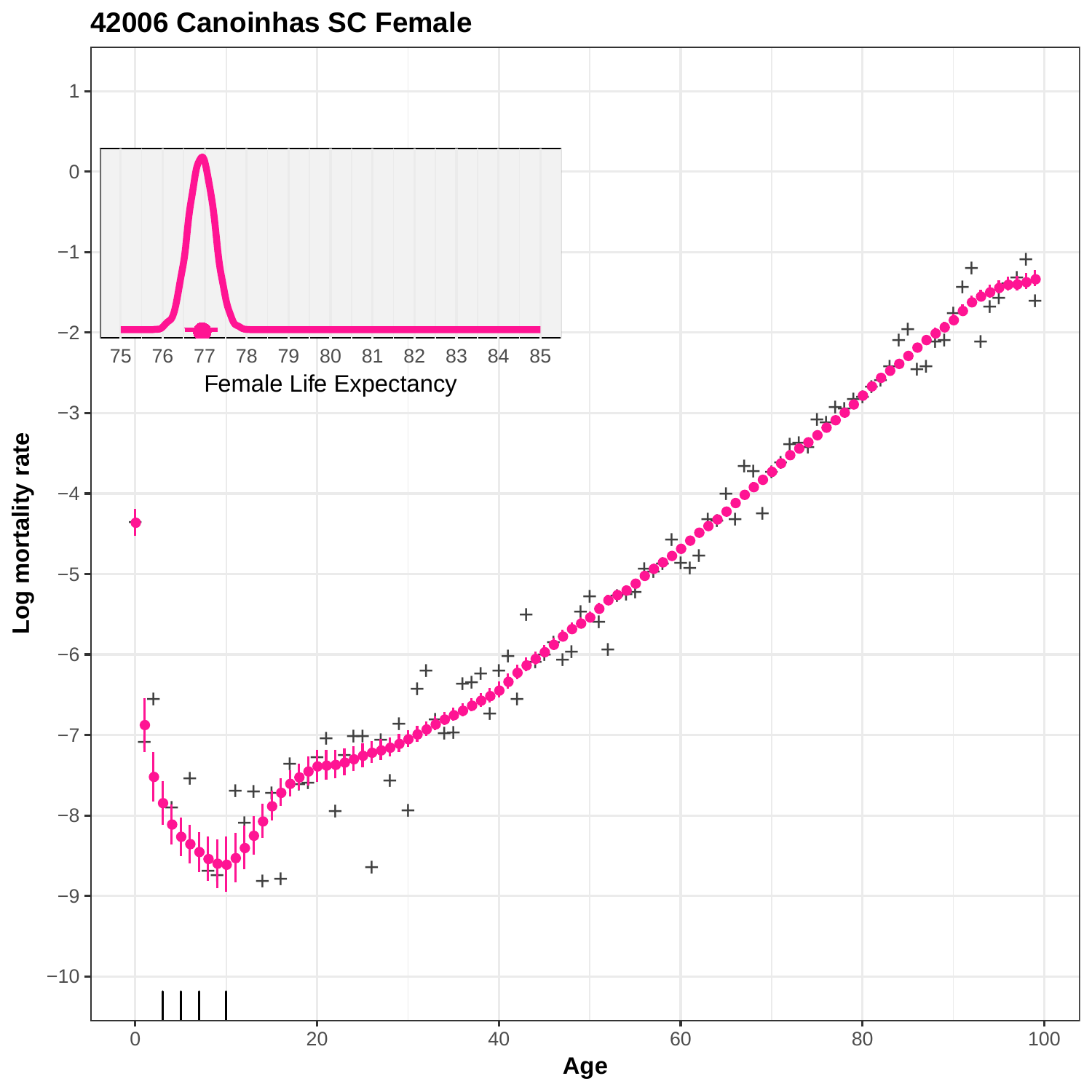

#### **42007 São Bento do Sul SC Female**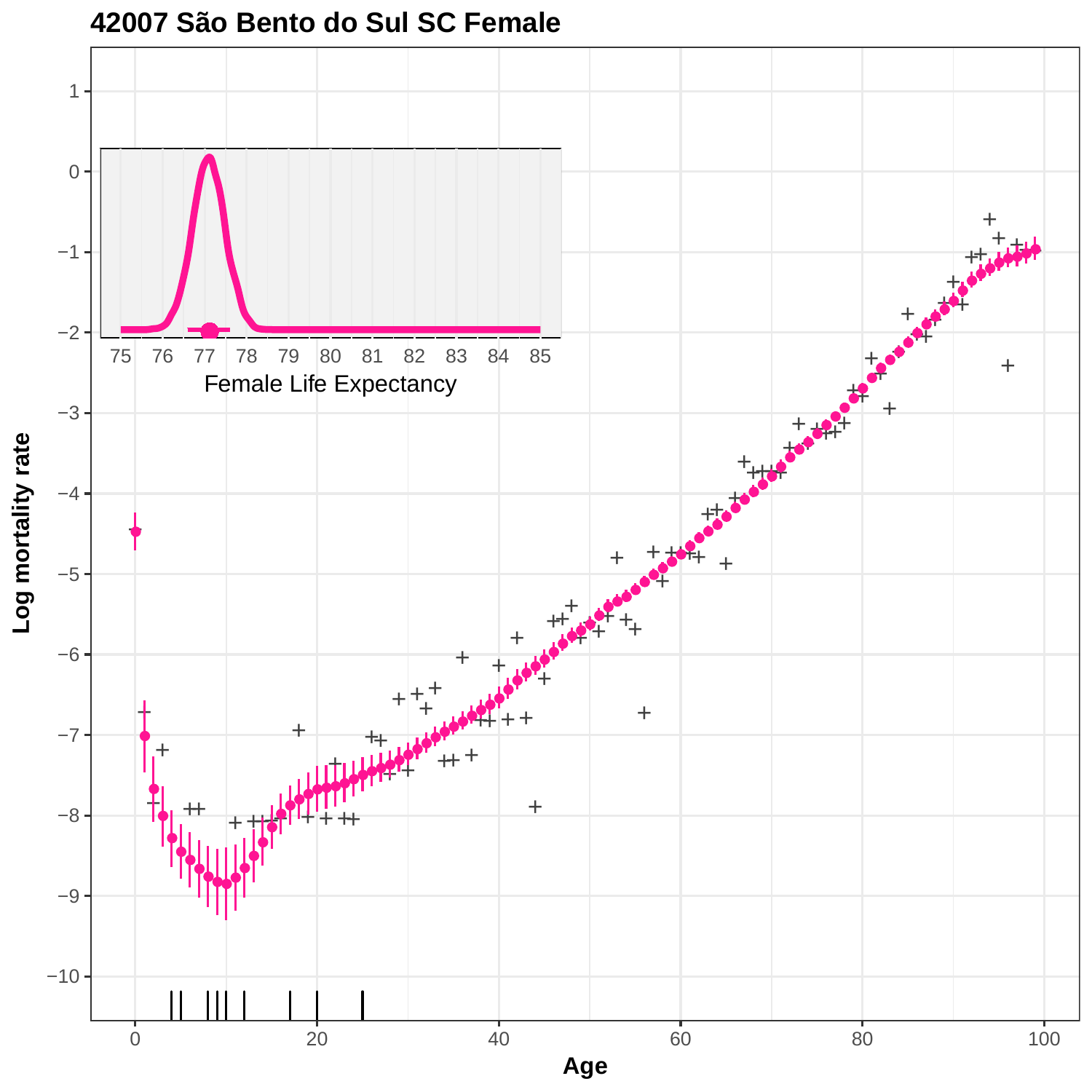

# **42008 Joinville SC Female**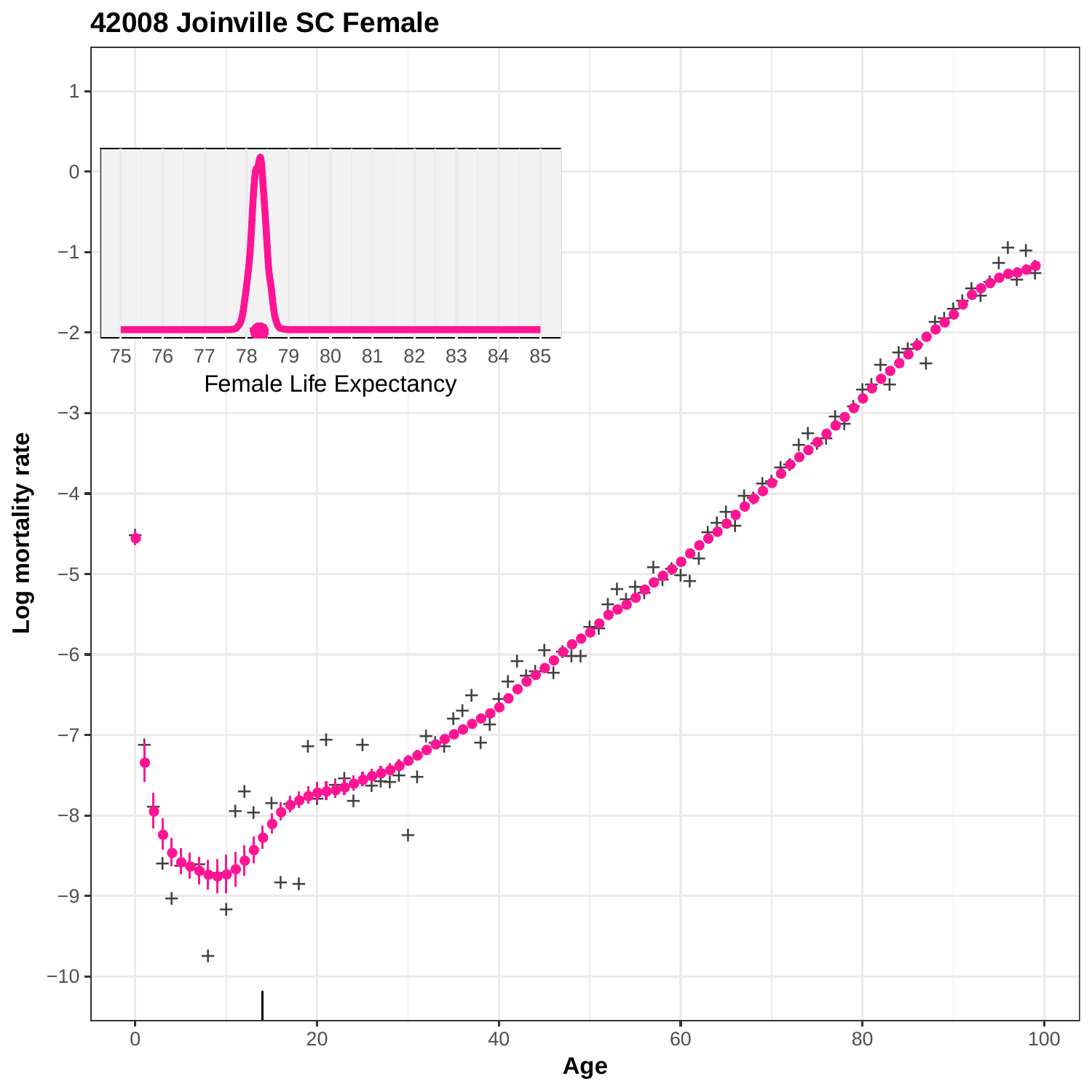

### **42009 Curitibanos SC Female**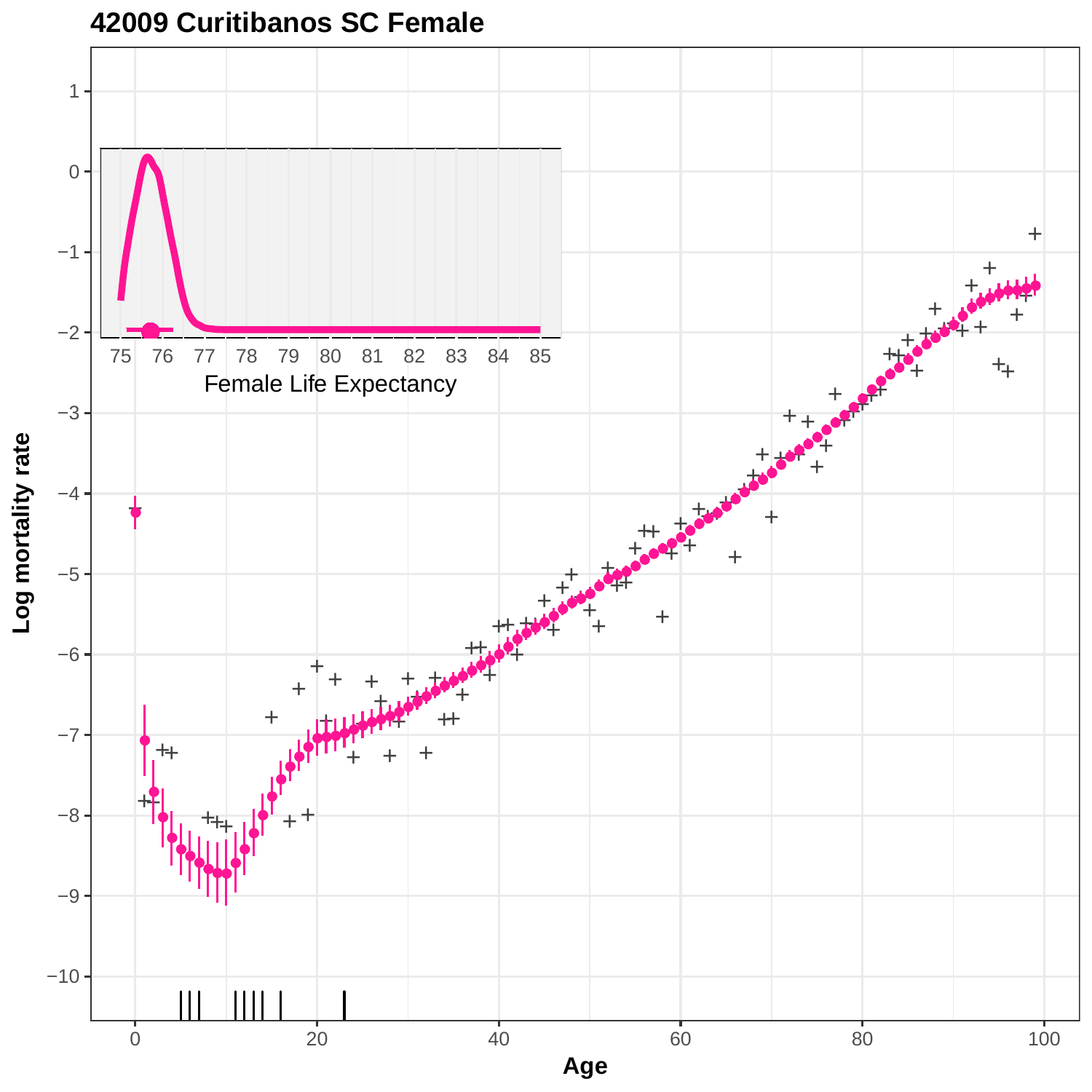

# **42010 Campos de Lages SC Female**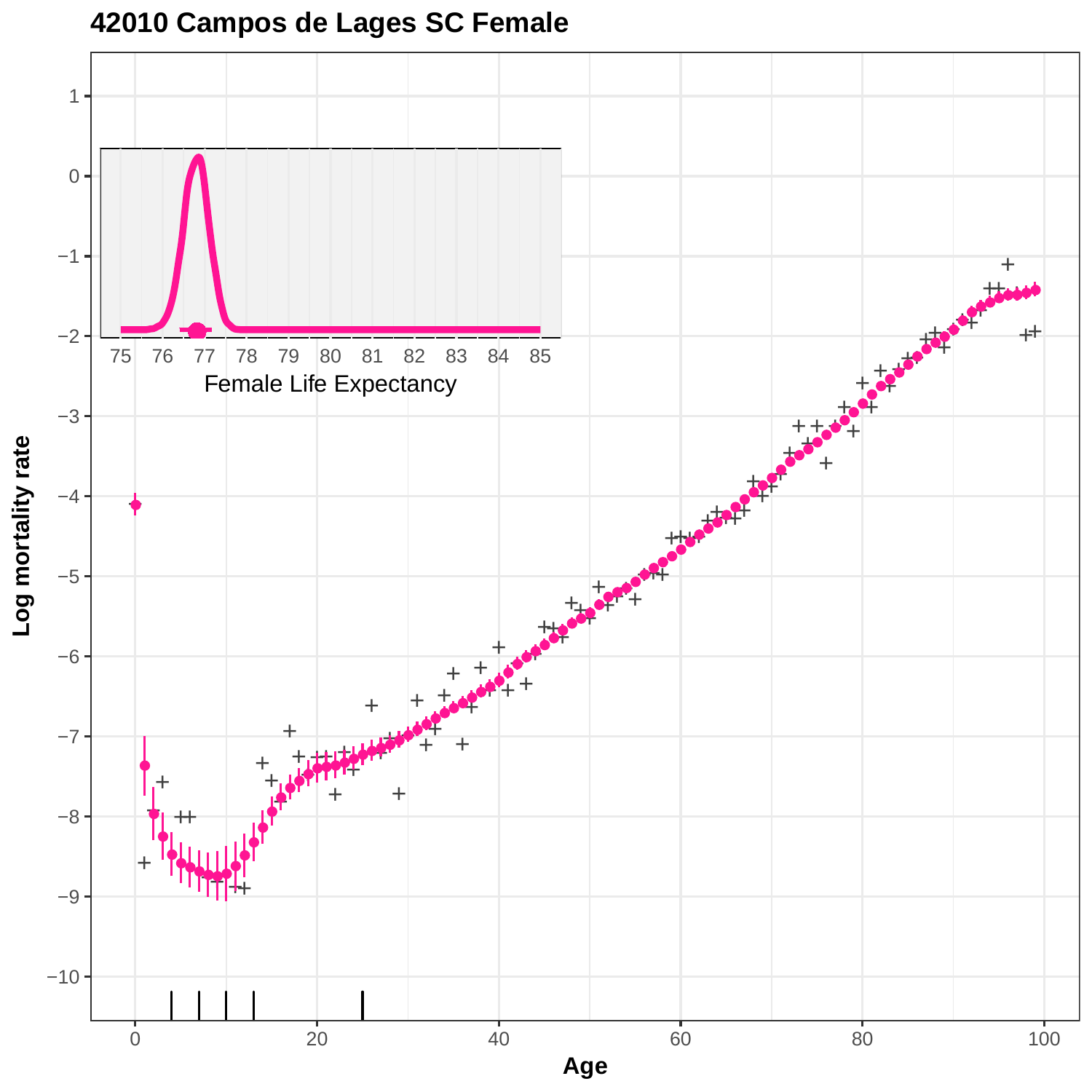

**42011 Rio do Sul SC Female**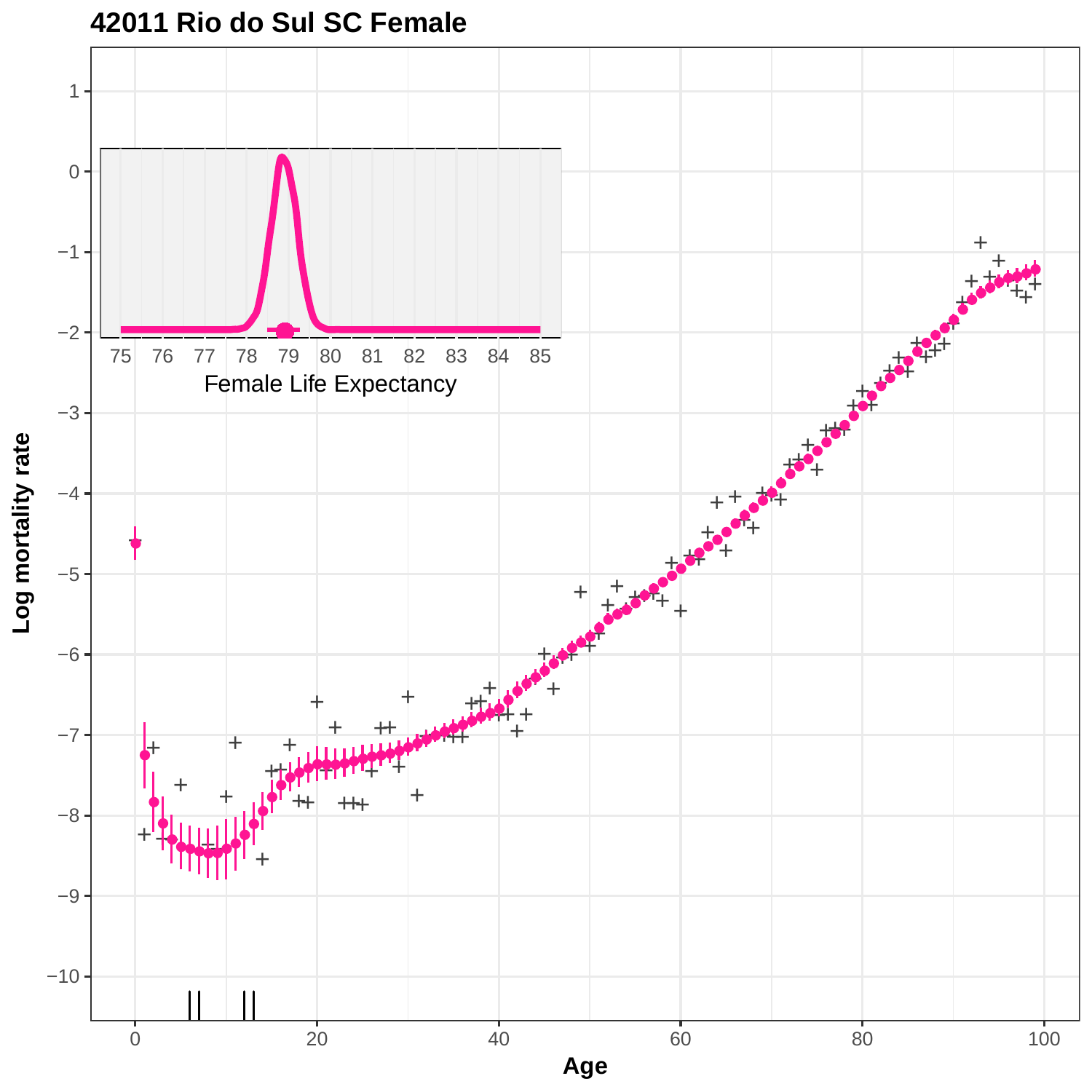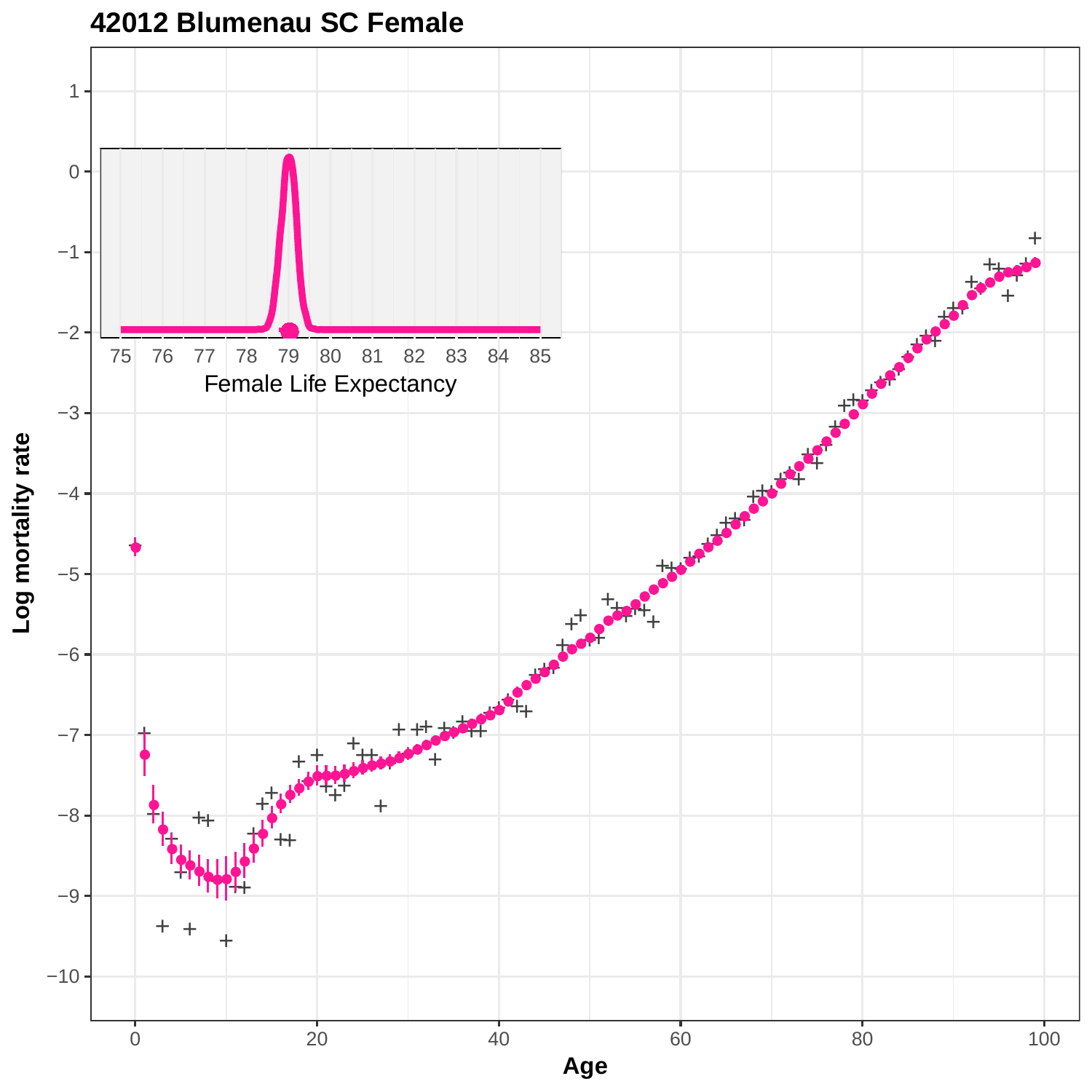



Log mortality rate **Log mortality rate**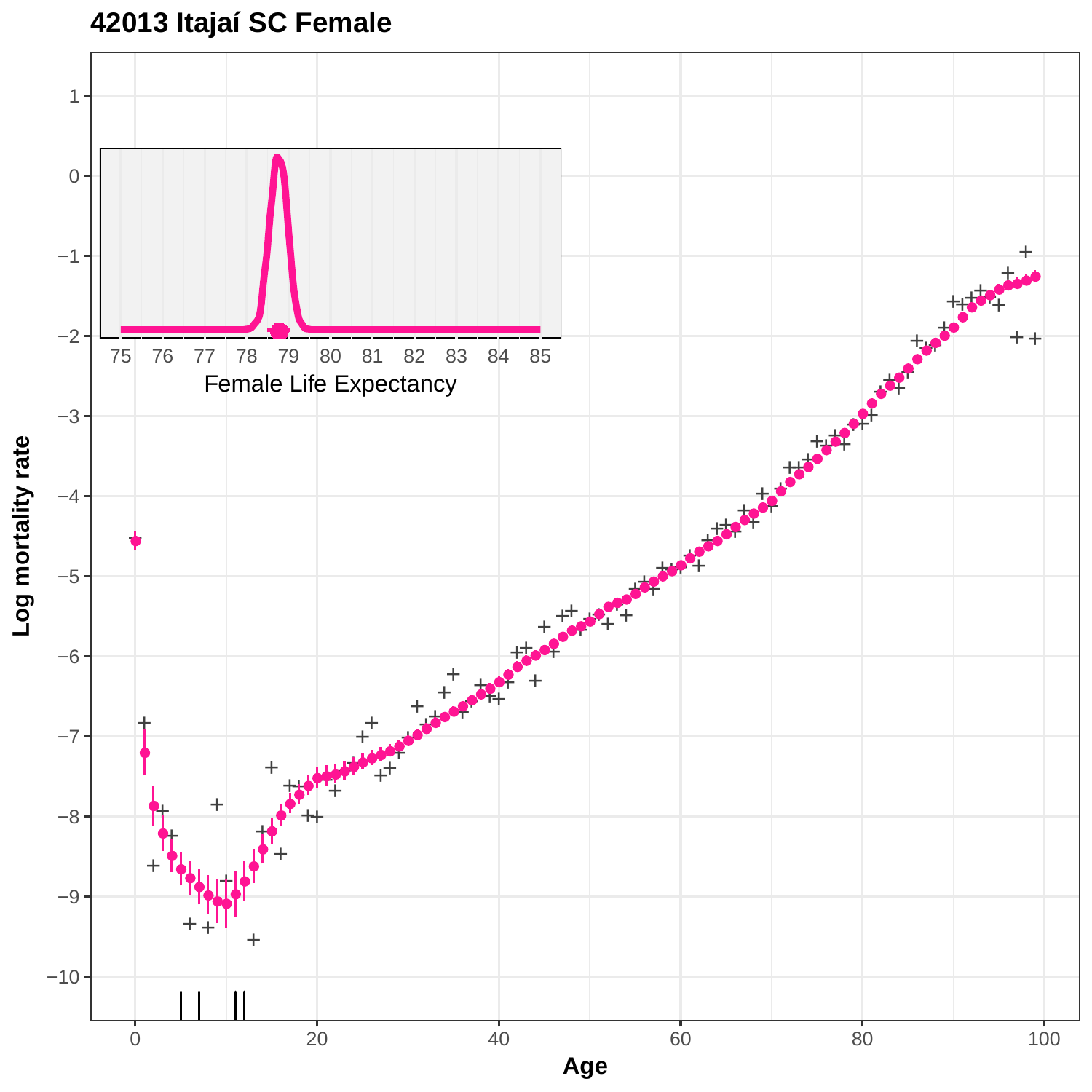

# **42014 Ituporanga SC Female**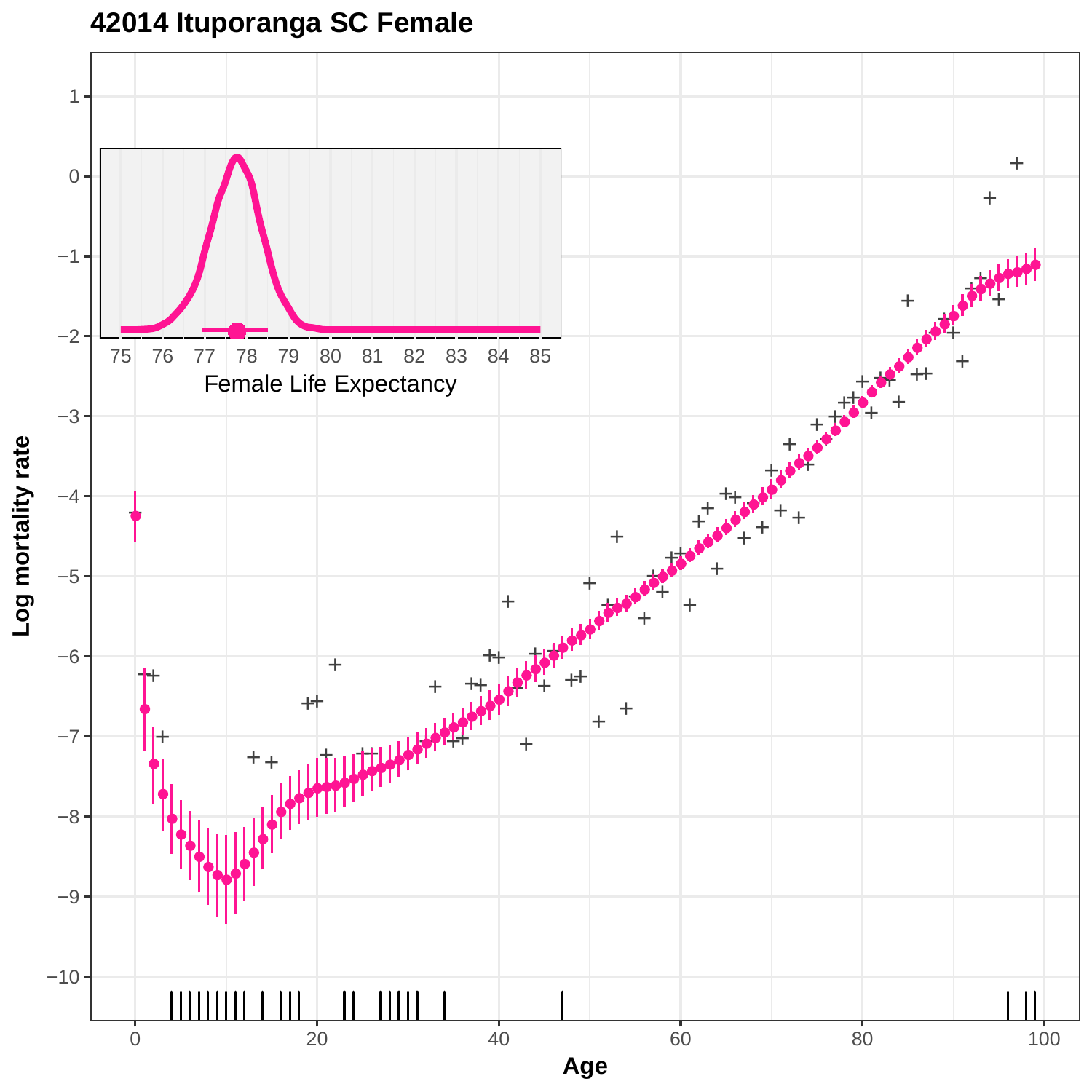**42015 Tijucas SC Female**

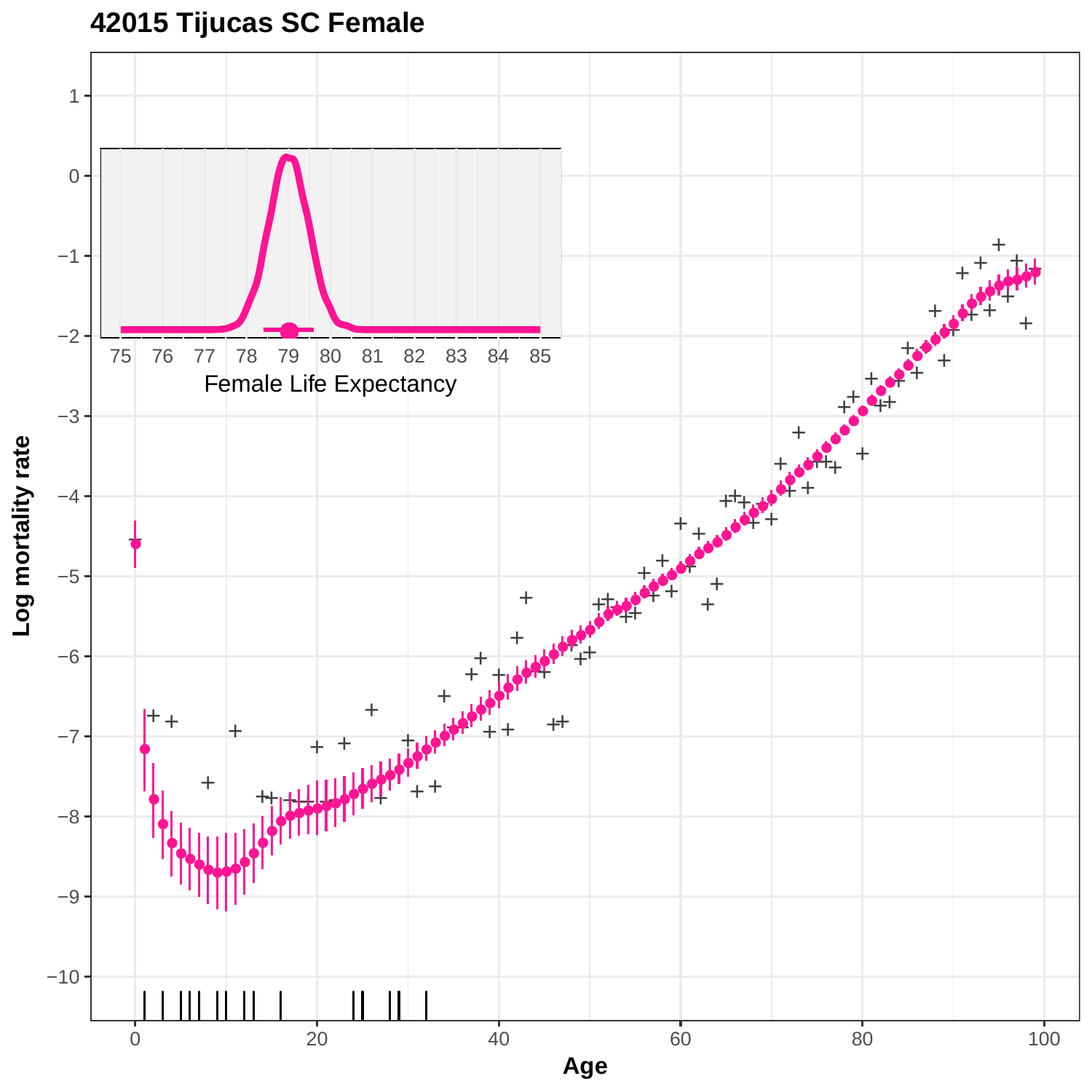

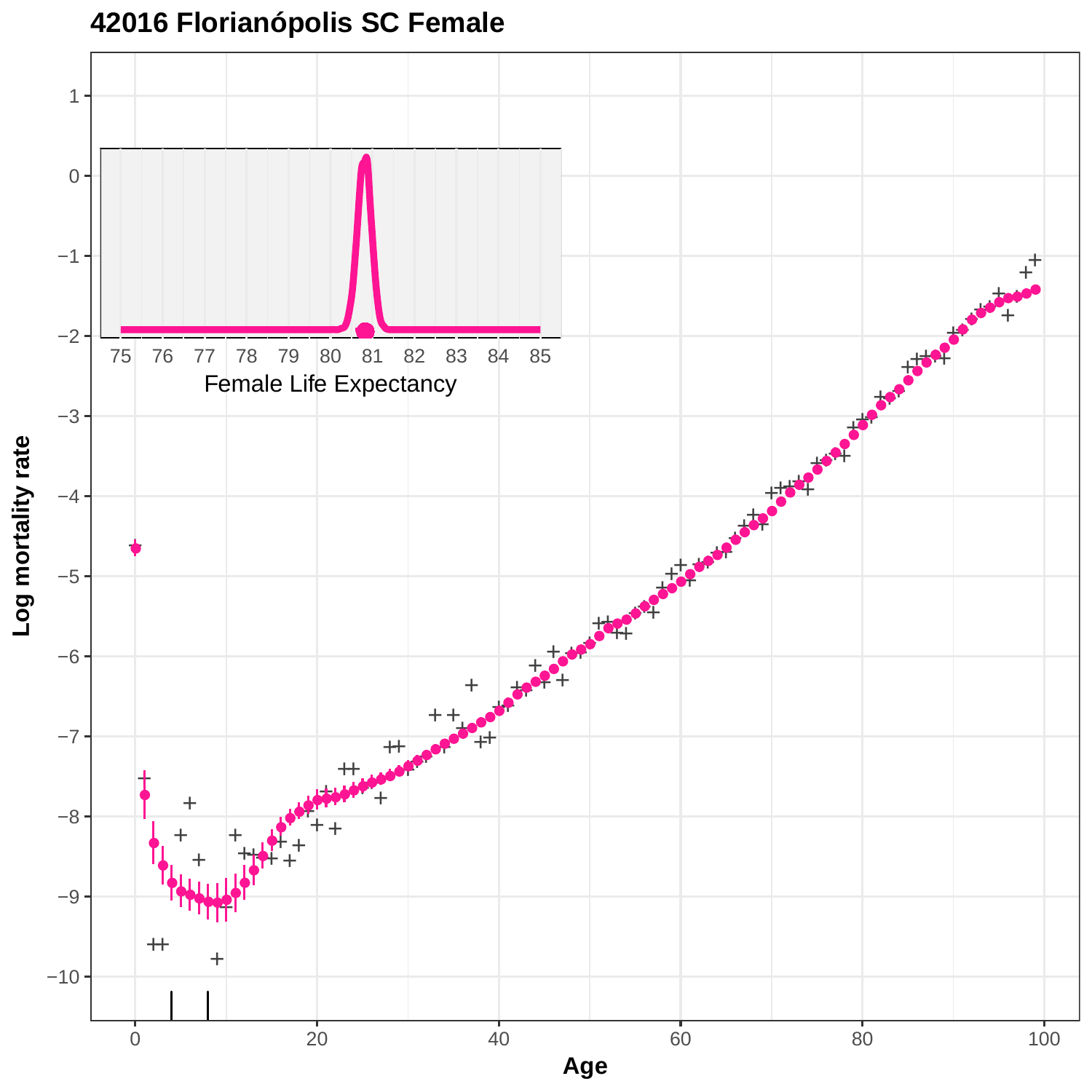

**42017 Tabuleiro SC Female**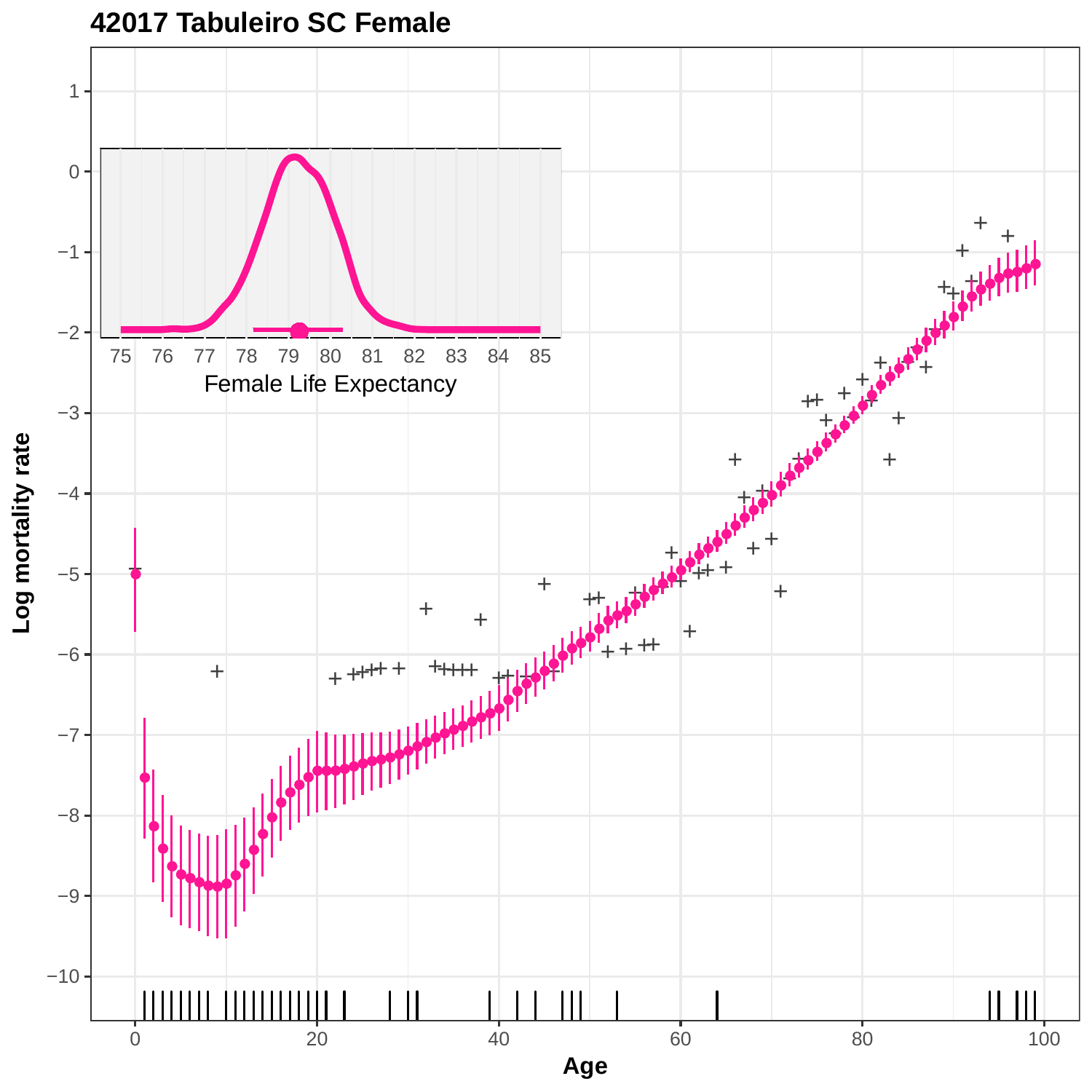

**42018 Tubarão SC Female**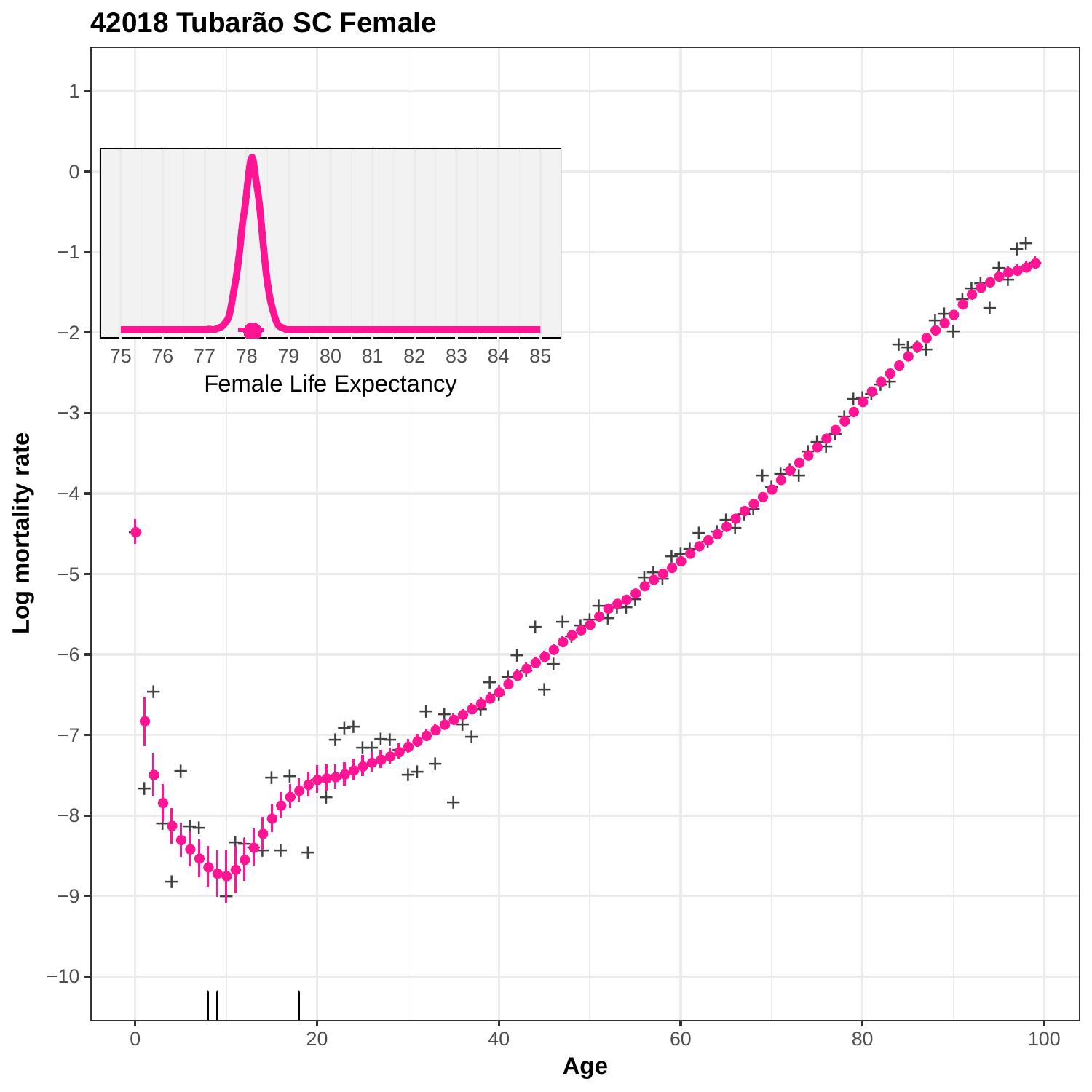